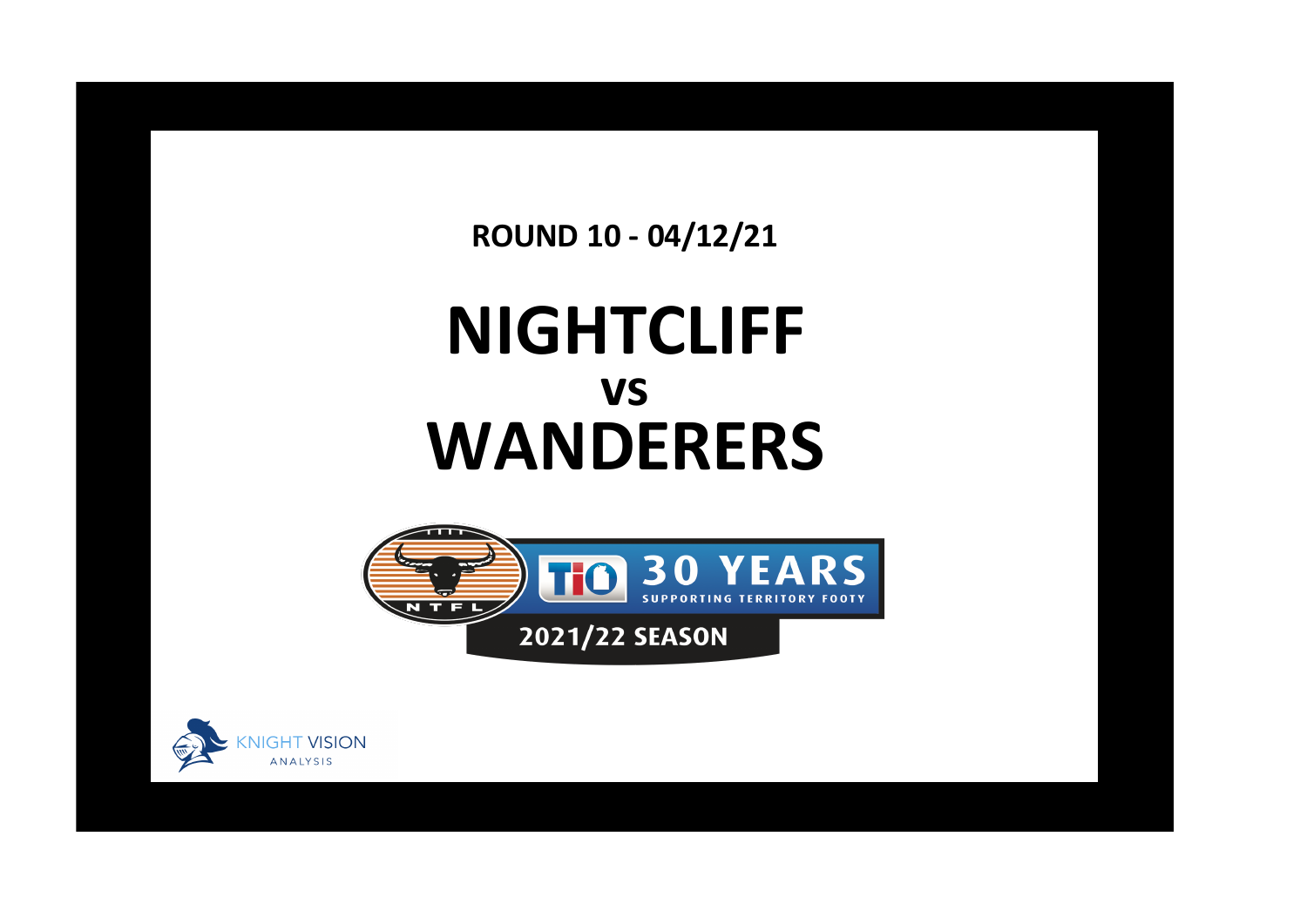|      |                | <b>Nightcliff</b>       |                         |              |                          |          |                         | <b>Wanderers</b> |                |                         | <b>Differential</b> |              |                |                |                |              |
|------|----------------|-------------------------|-------------------------|--------------|--------------------------|----------|-------------------------|------------------|----------------|-------------------------|---------------------|--------------|----------------|----------------|----------------|--------------|
| Q1   | Q <sub>2</sub> | Q <sub>3</sub>          | Q4                      | <b>TOTAL</b> |                          | Q1       | Q <sub>2</sub>          | Q <sub>3</sub>   | Q <sub>4</sub> | <b>TOTAL</b>            |                     | Q1           | Q <sub>2</sub> | Q <sub>3</sub> | Q <sub>4</sub> | <b>TOTAL</b> |
| 59   | 36             | 48                      | 50                      | 193          | <b>Kicks</b>             | 54       | 34                      | 35               | 39             | 162                     |                     | $+5$         | $+2$           | $+13$          | $+11$          | $+31$        |
| 32   | 29             | 30                      | 23                      | 114          | <b>Handballs</b>         | 26       | 26                      | 14               | 24             | 90                      |                     | $+6$         | $+3$           | $+16$          | $-1$           | $+24$        |
| 91   | 65             | 78                      | 73                      | 307          | <b>Disposals</b>         | 80       | 60                      | 49               | 63             | 252                     |                     | $+11$        | $+5$           | $+29$          | $+10$          | $+55$        |
| 1.84 | 1.24           | 1.60                    | 2.17                    | 1.69         | <b>K:H Ratio</b>         | 2.08     | 1.31                    | 2.50             | 1.63           | 1.80                    |                     | $-0.23$      | $-0.07$        | $-0.90$        | $+0.55$        | $-0.11$      |
| 64%  | 58%            | 58%                     | 60%                     | 61%          | Kick Eff. %              | 63%      | 53%                     | 51%              | 74%            | 61%                     |                     | $+1%$        | $+5%$          | $+7%$          | $-14%$         | $-0%$        |
| 69%  | 76%            | 90%                     | 78%                     | 78%          | <b>Handball Eff. %</b>   | 85%      | 81%                     | 86%              | 79%            | 82%                     |                     | $-16%$       | $-5%$          | $+4%$          | $-1%$          | $-4%$        |
| 9    | 4              | 8                       | 5                       | 26           | <b>Clangers</b>          | 9        | 5                       | 5                | 4              | 23                      |                     | $\mathbf{0}$ | $-1$           | $+3$           | $+1$           | $+3$         |
| 38   | 32             | 28                      | 35                      | 133          | <b>Cont. Poss</b>        | 26       | 26                      | 23               | 22             | 97                      |                     | $+12$        | $+6$           | $+5$           | $+13$          | $+36$        |
| 51   | 33             | 50                      | 39                      | 173          | <b>Unc. Poss</b>         | 51       | 34                      | 30               | 42             | 157                     |                     | $\mathbf 0$  | $-1$           | $+20$          | $-3$           | $+16$        |
| 18   | 11             | 16                      | 21                      | 66           | <b>Marks</b>             | 21       | 8                       | 14               | 11             | 54                      |                     | $-3$         | $+3$           | $+2$           | $+10$          | $+12$        |
| 16   | 6              | 15                      | 17                      | 54           | <b>Unc. Marks</b>        | 18       | 6                       | 10               | 11             | 45                      |                     | $-2$         | $\mathbf{0}$   | $+5$           | $+6$           | $+9$         |
| 2    | 5              | 1                       | 4                       | 12           | <b>Cont. Marks</b>       | 3        | $\overline{2}$          | 4                | 0              | 9                       |                     | $-1$         | $+3$           | $-3$           | $+4$           | $+3$         |
| 3    | $\overline{2}$ | $\overline{2}$          | $\overline{\mathbf{2}}$ | 9            | <b>Int. Marks</b>        | 6        | 1                       | 6                | 1              | 14                      |                     | $-3$         | $+1$           | $-4$           | $+1$           | $-5$         |
| 1    | 4              | 4                       | $\overline{2}$          | 11           | <b>F50 Marks</b>         | $\Omega$ | 3                       | 4                | 0              | $\overline{7}$          |                     | $+1$         | $+1$           | $\mathbf{0}$   | $+2$           | $+4$         |
| 22   | 21             | 26                      | 15                      | 84           | <b>Handball Receives</b> | 21       | 18                      | 11               | 19             | 69                      |                     | $+1$         | $+3$           | $+15$          | $-4$           | $+15$        |
| 32   | 22             | 22                      | 24                      | 100          | <b>Groundball Gets</b>   | 19       | 19                      | 17               | 17             | 72                      |                     | $+13$        | $+3$           | $+5$           | $+7$           | $+28$        |
| 7    | 7              | $\overline{\mathbf{z}}$ | 9                       | 30           | <b>Hitouts</b>           | 6        | 6                       | 3                | 4              | 19                      |                     | $+1$         | $+1$           | +4             | $+5$           | $+11$        |
| 9    | 6              | 10                      | 9                       | 34           | <b>Clearances</b>        | 3        | 6                       | 3                | 4              | 16                      |                     | $+6$         | $\mathbf{0}$   | $+7$           | $+5$           | $+18$        |
| 10   | 6              | 9                       | 6                       | 31           | <b>Tackles</b>           | 22       | 8                       | 9                | 9              | 48                      |                     | $-12$        | $-2$           | $\mathbf{0}$   | $-3$           | $-17$        |
| 8    | 5              | 8                       | 6                       | 27           | <b>One Percenters</b>    | 4        | 6                       | 8                | 3              | 21                      |                     | $+4$         | $-1$           | $\mathbf{0}$   | $+3$           | $+6$         |
| 5    | 3              | 4                       | 4                       | 16           | <b>Spoils</b>            | 3        | 3                       | 7                | $\mathbf{2}$   | 15                      |                     | $+2$         | $\Omega$       | $-3$           | $+2$           | $+1$         |
| 6    | 7              | 10                      | 8                       | 31           | <b>Frees For</b>         | 6        | 5                       | 3                | 8              | 22                      |                     | $\mathbf{0}$ | $+2$           | $+7$           | $\mathbf{0}$   | $+9$         |
| 6    | 5              | $\overline{\mathbf{3}}$ | 8                       | 22           | <b>Frees Against</b>     | 6        | $\overline{\mathbf{z}}$ | 10               | 8              | 31                      |                     | $\mathbf{0}$ | $-2$           | $-7$           | $\mathbf{0}$   | $-9$         |
| 10   | 11             | 11                      | 13                      | 45           | Inside 50s               | 14       | 6                       | 11               | 8              | 39                      |                     | $-4$         | $+5$           | $\mathbf{0}$   | $+5$           | $+6$         |
| 13   | 4              | 11                      | 5                       | 33           | <b>Rebound 50s</b>       | 6        | 8                       | 6                | 10             | 30                      |                     | $+7$         | $-4$           | $+5$           | $-5$           | $+3$         |
| 50%  | 73%            | 45%                     | 69%                     | 60%          | Score / I50 %            | 29%      | 67%                     | 9%               | 50%            | 33%                     |                     | $+21%$       | $+6%$          | +36%           | +19%           | $+27%$       |
| 4    | 3              | 4                       | 4                       | 15           | <b>Goals</b>             | 1        | $\overline{2}$          | $\bf{0}$         | 3              | 6                       |                     | $+3$         | $+1$           | $+4$           | $+1$           | $+9$         |
| 1    | 5              | 1                       | 5                       | 12           | <b>Behinds</b>           | 3        | $\overline{2}$          | 1                | 1              | $\overline{\mathbf{z}}$ |                     | $-2$         | $+3$           | $\mathbf{0}$   | $+4$           | $+5$         |
| 25   | 23             | 25                      | 29                      | 102          | <b>Score</b>             | 9        | 14                      | $\mathbf{1}$     | 19             | 43                      |                     | $+16$        | $+9$           | $+24$          | $+10$          | $+59$        |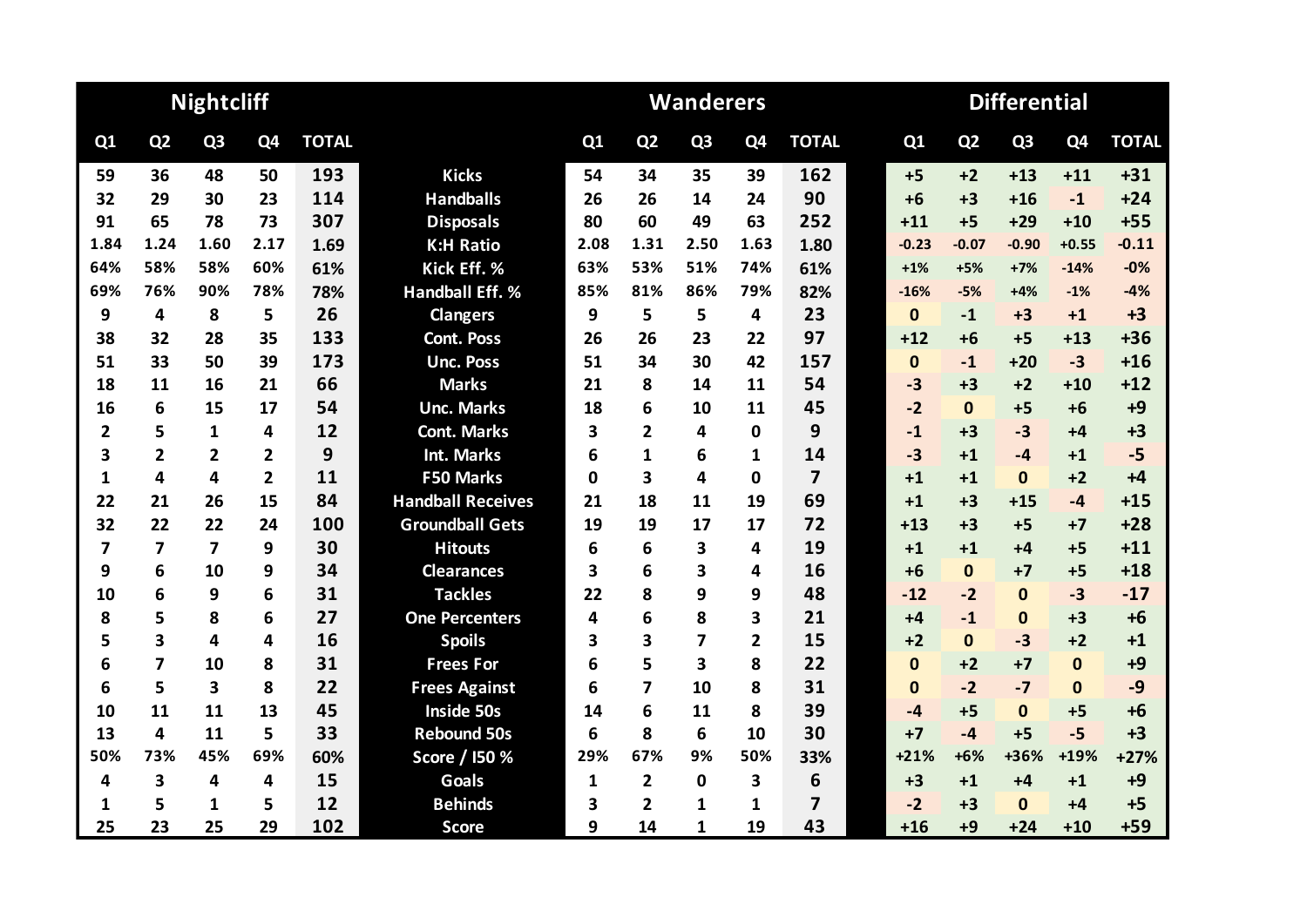|                     | <b>Nightcliff</b> |       |       |             |             |      |       |       |       |              |      |    |                          |       |     |    |                   |       |      |           |                |                |            |                |      |              |              |
|---------------------|-------------------|-------|-------|-------------|-------------|------|-------|-------|-------|--------------|------|----|--------------------------|-------|-----|----|-------------------|-------|------|-----------|----------------|----------------|------------|----------------|------|--------------|--------------|
| <b>Player</b>       | К                 | н     | D     |             | KE% HE% CLG |      | CP    | UP    | M     | UM           |      |    | CM IM F50M HR GBG HO CLR |       |     |    |                   | т     | 1%   | <b>SP</b> | <b>FF</b>      | FA             | <b>I50</b> | <b>R50</b>     | G    | В            | <b>SA</b>    |
| 23 B Filo           | 26                | 7     | 33    | 58%         | 86%         | 4    | 13    | 20    | 7     | 4            | 3    | 1  | 0                        | 11    | 7   | 0  | 4                 | 0     | 1    | 1         | 3              | 1              | 7          | 3              | 1    | 0            | 3<br>        |
| 18 T North          | 17                |       | 24    | 59%         | 100%        | 0    | 8     | 16    | 4     | 4            | 0    | 1  |                          | 9     | 6   | 0  | 4                 | 5     | 0    | 0         | 2              |                | 5          | 0              | 3    | 4            | 2            |
| 33 S Wilson         | 15                | 9     | 24    | 60%         | 67%         | 2    | 13    | 11    | 6     | 3            | 3    | 1  | 3                        | 5     | 7   | 0  | 2                 | 1     | 0    | 0         | 3              | 2              |            | $\overline{2}$ | 5    | 3            | 1            |
| 31 B Edwards        | 12                | 9     | 21    | 33%         | 67%         | 0    | 10    | 12    | 3     | 3            | 0    | 0  | 0                        | 8     | 9   | 0  | 6                 | 3     | 1    | 0         | 3              | 1              | 6          | 2              | 0    | 0            | 2            |
| 24 N Howe           | 11                | 7     | 18    | 73%         | 100%        | 1    | 6     | 12    | 7     | 7            | 0    | 1  | 0                        | 4     | 4   | 0  | 1                 | 1     | 6    | 3         | 2              | 0              | 1          | $\overline{2}$ | 0    | 0            | 1            |
| 11 P Wills          | 10                | 6     | 16    | 40%         | 83%         | 2    | 11    | 5     | 2     | 1            | 1    | 0  | 0                        | 3     | 9   | 0  | 4                 | 3     | -1   | 0         | 2              | 1              | 2          | 0              | 0    | 0            | 1            |
| 20 T Melville       | 14                |       | 15    | 71%         | 0%          | 0    | 6     | 9     | 4     | 3            | 1    | 1  | 2                        | 2     | 4   | 2  | 0                 | 0     | 0    | 0         | 1              | 0              | 6          | 0              | 2    | $\mathbf{1}$ | 1            |
| 17 S Harper         | 10                | 4     | 14    | 60%         | 75%         | 2    | 3     | 10    | 2     | 2            | 0    | 0  | 1                        | 8     | 3   | 0  | 2                 | 2     | 0    | 0         | 0              | 0              | 2          | 1              | 0    | 0            | 1            |
| 09 R Nyhuis         | 7                 | 6     | 13    | 86%         | 67%         | 1    | 10    | 4     | 2     | $\mathbf{1}$ | 1    | 1  | 0                        | 2     | 9   | 0  | 0                 | 0     | 3    | 3         | $\overline{2}$ | $\overline{2}$ | 1          | $\overline{2}$ | 0    | 0            | 1            |
| 26 M McGregor       | 6                 |       | 13    | 33%         | 100%        | 2    | 6     |       | 2     | 2            | 0    | 0  | 0                        | 4     | 6   | 12 | 4                 | 4     | 3    | 3         | 0              | 1              | 5          | 1              | 0    | 0            | 0            |
| 29 S Deery          | 8                 | 5     | 13    | 88%         | 100%        | 1    | 6     |       | 2     | 2            | 0    | 1  | 0                        | 0     | 4   | 0  | 0                 | 0     | 4    | 3         | 3              | 0              |            | 5              | 1    | 0            | 0            |
| 34 J Hopkins        | 8                 | 5     | 13    | 63%         | 80%         | 1    | 4     | 8     | 3     | 3            | 0    | 0  | 0                        | 5     | 4   | 0  | 0                 | 1     |      | 1         |                | 2              | 0          | 3              | 0    | 0            | 0            |
| 40 A Wines          | 9                 | 4     | 13    | 56%         | 75%         | 1    | 2     | 11    | 8     | 8            | 0    | 0  | 2                        | 2     | 2   | 0  |                   | 1     | 0    | 0         | 0              | $\overline{2}$ | 2          | 1              | 1    | 1            | 1            |
| 04 Jess Budarick    | 5                 | 6     | 11    | 60%         | 67%         |      |       | 3     |       | 1            | 0    | 0  | 0                        | 2     | 6   | 0  |                   | 1     | 1    | 0         |                | 1              |            | 1              | 0    | 0            | 0<br>mmmmm   |
| 14 N Brown          | 6                 | 5     | 11    | 67%         | 80%         | 2    | 4     |       | 1     | 1            | 0    | 0  | 0                        | 4     | 3   | 0  | 0                 | 2     | 0    | 0         |                | 1              | 1          | 1<br>anan meng | 0    | 0<br>an mara | 1<br>an an a |
| <b>15 P Politis</b> | 4                 |       | 11    | 75%         | 57%         |      | 5     | 5     | 3     | 2            | 1    | 1  | 0                        | 3     | 4   | 0  | O                 | 0     | 0    | 0         | 0              | 0              | 0          | 0              | 0    | 0            | 0            |
| 05 J Jones          | 4                 | 6     | 10    | 75%         | 67%         | 1    | 5     | 5     | 3     | 3            | 0    | 1  | 0                        | 1     | 5   | 0  | 0                 | 1     | 2    | 0         | 1              | 0              | 0          | $\overline{2}$ | 0    | 0            | 0            |
| 12 Joel Budarick    | 8                 |       | 9     | 88%         | 0%          | 1    | 3     |       | 3     | 3            | 0    | 0  | 0                        | 3     |     | 0  | Ω                 | 1     |      | 0         | 2              | 1              | 0          | 7              | 0    | 0            | 0            |
| 32 R Morris         | 4                 | 4     | 8     | 25%         | 100%        | 2    | 3     | 5     | 0     | 0            | 0    | 0  | 0                        | 4     | 3   | 0  | 3                 | 1     |      | 1         | 0              | 1              | 0          | 0              | 0    | 0            | 0            |
| 28 K Emery          | 5                 | 2     | 7     | 20%         | 50%         | 1    | 4     | 3     | 3     | 1            | 2    | 0  | 2                        | 1     | 1   | 0  | 0                 | 0     | 0    | 0         |                | 3              | 2          | 0              | 1    | 2            | 1            |
| 01 R Mu             | 2                 | 4     | 6     | 100%        | 75%         | 0    | 2     | 4     | 0     | 0            | 0    | 0  | 0                        | 3     | 2   | 0  | 0                 | 3     | 1    | 0         | 0              | 1              | 2          | 0              | 1    | 0            | 1            |
| 37 E Klenke         | 0                 | 2     | 2     | ##### 100%  |             | 0    | 2     | 0     | 0     | 0            | 0    | 0  | 0                        | 0     | 0   | 16 | 1                 | 1     | 1    | 1         | 2              | 1              | 0          | 0              | 0    | 0            | 0            |
|                     |                   |       |       |             |             |      |       |       |       |              |      |    |                          |       |     |    |                   |       |      |           |                |                |            |                |      |              |              |
| <b>NFC</b>          | 193               | 114   | 307   | 61%         | 78%         | 26   | 133   | 173   | 66    | 54           | 12   | 9  | 11                       | 84    | 100 | 30 | 34                | 31    | 27   | 16        | 31             | 22             | 45         | 33             | 15   | 12           | 17           |
| <b>WAND</b>         | 162               | 90    |       | 252 61% 82% |             | 23   | 97    | 157   | 54    | 45           | 9    | 14 | 7                        | 69    | 72  | 19 | 16                | 48    | 21   | 15        | 22             | 31             | 39         | 30             | 6    | 7            | 8            |
| <b>Differential</b> | $+31$             | $+24$ | $+55$ | -0%         | -4%         | $+3$ | $+36$ | $+16$ | $+12$ | $+9$         | $+3$ | -5 | $+4$                     | $+15$ |     |    | $+28$ $+11$ $+18$ | $-17$ | $+6$ | $+1$      | $+9$           | -9             | $+6$       | $+3$           | $+9$ | $+5$         | $+9$         |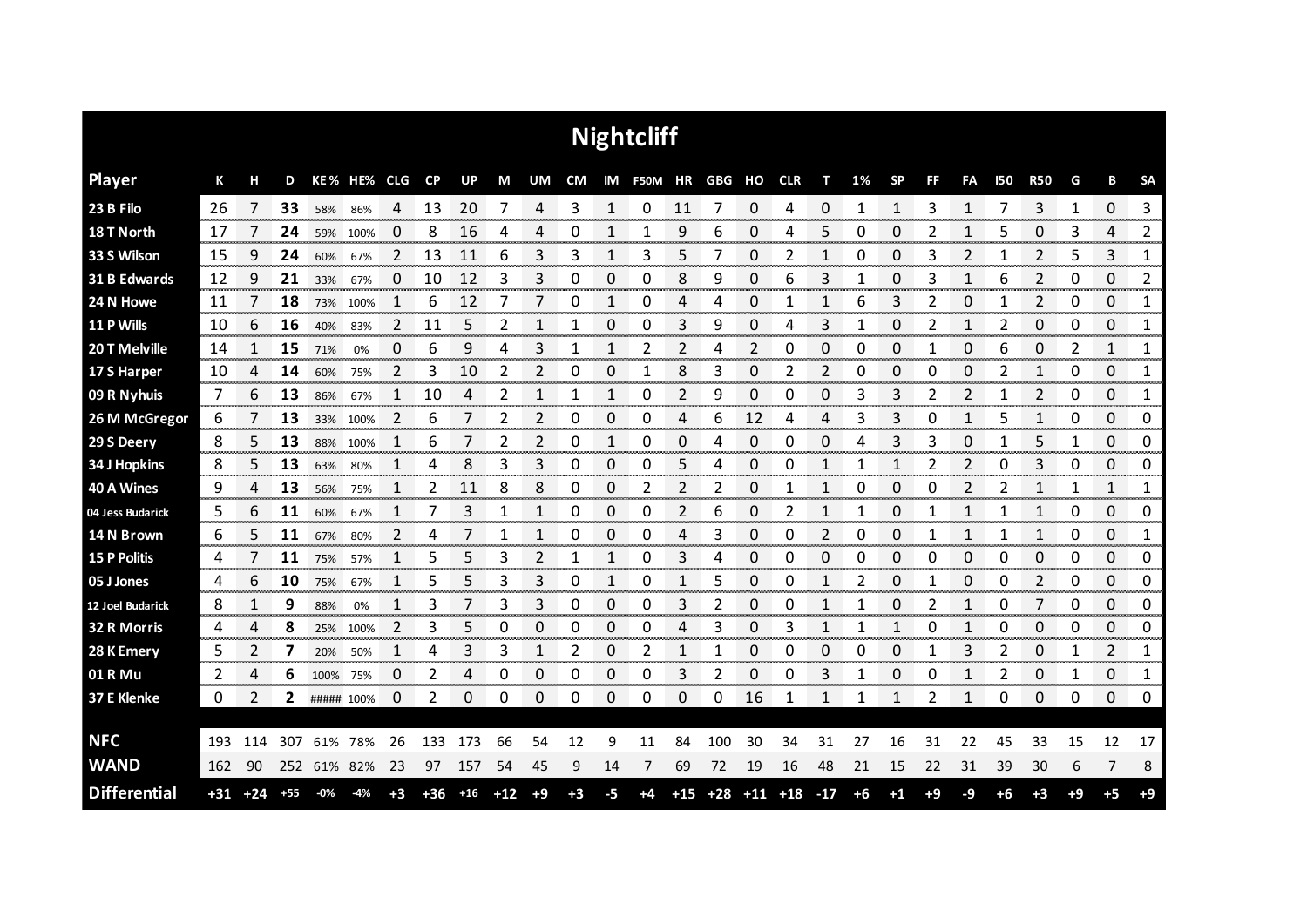| <b>Wanderers</b>       |       |                |       |             |           |            |                |           |       |      |                |                |      |       |       |              |            |          |      |           |    |              |                |                |                |             |              |
|------------------------|-------|----------------|-------|-------------|-----------|------------|----------------|-----------|-------|------|----------------|----------------|------|-------|-------|--------------|------------|----------|------|-----------|----|--------------|----------------|----------------|----------------|-------------|--------------|
| <b>Player</b>          | К     | н              | D     |             | KE% HE%   | <b>CLG</b> | <b>CP</b>      | <b>UP</b> | М     | UM.  | <b>CM</b>      | IM             | F50M | ΗR    | GBG   | но           | <b>CLR</b> | т        | 1%   | <b>SP</b> | FF | FA           | <b>150</b>     | <b>R50</b>     | G              | B           | <b>SA</b>    |
| 02 J Erlandson         | 10    | 13             | 23    | 60%         | 85%       | 0          | 9              | 15        | 4     | 4    | 0              | 0              | 0    | 8     | 8     | 0            | 3          | 3        | 0    | 0         | 1  | 1            | 2              | $\mathbf{1}$   | 0              | 0           | $\mathbf{1}$ |
| 24 B McLean            | 18    | 5              | 23    | 72%         | 40%       | 1          |                | 16        | 6     | 5    |                | 3              | 0    | 7     | 6     | 0            | 1          | 1        | 0    | 0         | 1  |              | 3              | 6              | 0              | 0           | 1            |
| 06 B O'Connell         | 15    | 7              | 22    | 47%         | 86%       | 4          | 4              | 17        | 7     | 7    | 0              | 0              | 0    | 6     | 4     | 0            | 0          | 4        | 1    | 0         | 1  | 2            | 4              | 3              | 0              | 0           | 1            |
| 25 B Newman            | 17    | 2              | 19    | 71%         | 100%      | 2          | 7              | 11        | 5     | 3    | $\overline{2}$ | $\overline{2}$ | 0    | 6     | 3     | $\mathbf{1}$ | 0          | 1        | 2    | 2         | 3  | $\mathbf{1}$ | 3              | 7              | 0              | 0           | 0            |
| 17 L Johnston          | 7     | 9              | 16    | 43%         | 100%      | 1          | 4              | 11        | 2     | 2    | 0              | 1              | 0    | 6     | 3     | 0            | 0          | 3        | 3    | 2         | 1  | 0            | 2              | 2              | 0              | 0           | 0            |
| 26 D Clee              | 8     | 7              | 15    | 50%         | 100%      | 2          | 6              | 11        | 4     | 4    | 0              | 0              | 1    | 4     | 5     | 0            | 0          | 2        | 0    | 0         |    | 3            | 0              | 0              | 0              | 1           | 0            |
| 10 M Totham            | 6     | 7              | 13    | 67%         | 86%       | 0          | 6              | 8         | 3     | 3    | 0              | 1              | 0    | 4     | 4     | 0            | 2          | 4        | 0    | 0         | 2  | 1            | 3              | 0              | 0              | 0           | 1            |
| <b>30 D Shillabeer</b> | 12    | 0              | 12    |             | 33% ##### | 1          | $\overline{2}$ | 9         | 6     | 5    | 1              | 0              | 4    | 3     | 0     | 0            | 0          | 1        | 0    | 0         | 1  | 4            | 5              | 0              | $\overline{2}$ | 3           | 1            |
| 35 Matthew Motlop      | 6     | 6              | 12    | 50%         | 83%       | 3          | 6              | 6         | 1     | 1    | 0              | 0              | 0    | 4     | 6     | 0            | 2          | 7        | 3    | 2         | 0  | 1            | 1              | 1              | 0              | 0           | 0            |
| 18 M Taylor            | 8     | 3              | 11    | 75%         | 33%       | 3          | 4              | 7         | 1     | 0    | 1              |                | 0    | 3     | 2     | 0            | 0          | 3        | 3    | 3         | 2  | $\mathbf{1}$ |                | $\overline{2}$ | 0              | 0           | 0            |
| 08 N Tipiloura         | 4     | 5              | 9     | 50%         | 80%       | 0          |                | 2         | 0     | 0    | 0              | 0              | 0    | 1     | 6     | 0            | 1          | 4        | 0    | 0         | 1  | 1            |                | 0              | 1              | 1           | 1            |
| 27 J Mawson            | 5     | 4              | 9     | 60%         | 100%      | 0          | 4              | 5         | 0     | 0    | 0              | 0              | 0    | 4     | 3     | 0            | 2          |          | 0    | 0         | 1  | 0            | 2              | 0              | 0              | 1           | 0            |
| 15 M Garton            | 4     | 4              | 8     | 75%         | 75%       | 2          | 5              | 3         | 1     | 0    |                | 1              | 0    | 3     | 4     | 11           | 2          | 2        |      | 1         | 0  | 2            | 2              | 1              | 0              | 0           | 0            |
| 16 J Niki              | 6     | 2              | 8     | 67%         | 50%       | 0          | 5              | 3         | 1     |      | 0              | 0              | 0    | 0     | 5     | $\mathbf{1}$ | 0          | $\Omega$ | 0    | 0         |    | 0            | 0              | 3              | 0              | 0           | 0            |
| 19 A Dunn              | 4     | 4              | 8     | 50%         | 75%       | 0          | 1              |           | 2     | 2    | 0              | 1              | 0    | 2     | 1     | 0            | 0          | 0        | 0    | 0         | 0  | $\mathbf{1}$ | 2              | 0              | 0              | 0           | 0            |
| 21 D Weetra            | 8     | 0              | 8     | 88%         | #####     | 0          | 3              | 5         | 3     | 2    | 1              | 2              | 0    | 0     | 0     | 0            | 0          | 2        | 3    | 2         | 3  | $\mathbf{1}$ | $\overline{2}$ | 3              | 1              | 0           | 0            |
| 33 E Simpson           | 7     | 1              | 8     | 71%         | 0%        | 0          | 5              | 3         | 4     | 3    | 1              | 0              | 2    | 0     | 2     | 3            | 0          | 1        | 1    | 1         | 2  | 2            | 4              | 0              | 2              | 1           | 2            |
| 11 C Niki              | 4     | 3              | 7     |             | 50% 100%  | 2          | 3              | 4         | 1     |      | 0              | 0              | 0    | 3     | 3     | 3            |            |          | 0    | 0         | 0  | 2            |                | 1              | 0              | 0           | 0            |
| 03 K Smith             | 4     | $\overline{2}$ | 6     |             | 50% 100%  | 1          | 2              | 4         | 1     | 1    | 0              | 1              | 0    | 1     | 2     | 0            | 1          | 1        | 0    | 0         | 0  | 0            | 0              | 0              | 0              | 0           | 0            |
| 05 A Lewis             | 3     | 2<br>ana an    | 5     |             | 100% 100% | 0          | 3              | 3         | 0     | 0    | 0              | 0              | 0    | 3     | 2     | 0            | 0          | 1        | ŋ    | 0         | 1  | 4<br>ana a   | 0              | 0              | 0              | 0<br>an ana | 0<br>omonom  |
| 14 Joel Cubillo        | 2     | 3              | 5     | 50%         | 67%       | 0          | 3              | 3         | 2     | 1    | 1              | 1              | 0    | 0     | 2     | 0            | 1          | 4        | 2    | 1         | 0  | 2            | 0              | 0              | 0              | 0           | 0            |
| 22 S Tipiloura         | 1     | 1              | 2     | 0%          | 100%      | 1          | 1              | 1         | 0     | 0    | 0              | 0              | 0    | 1     | 1     | 0            | 0          | 2        | 2    | 1         | 0  | 1            |                | 0              | 0              | 0           | 0            |
|                        |       |                |       |             |           |            |                |           |       |      |                |                |      |       |       |              |            |          |      |           |    |              |                |                |                |             |              |
| <b>WAND</b>            | 162   | 90             | 252   | 61% 82%     |           | 23         | 97             | 157       | 54    | 45   | 9              | 14             |      | 69    | 72    | 19           | 16         | 48       | 21   | 15        | 22 | 31           | 39             | 30             | 6              | 7           | 8            |
| <b>NFC</b>             | 193   | 114            |       | 307 61% 78% |           | 26         | 133            | -173      | 66    | 54   | 12             | 9              | 11   | 84    | 100   | 30           | 34         | 31       | 27   | 16        | 31 | 22           | 45             | 33             | 15             | 12          | 17           |
| <b>Differential</b>    | $-31$ | $-24$          | $-55$ | +0%         | $+4%$     | $-3$       | $-36$          | $-16$     | $-12$ | $-9$ | -3             | $+5$           | -4   | $-15$ | $-28$ | $-11$        | $-18$      | $+17$    | $-6$ | $-1$      | -9 | $+9$         | -6             | $-3$           | -9             | -5          | $-9$         |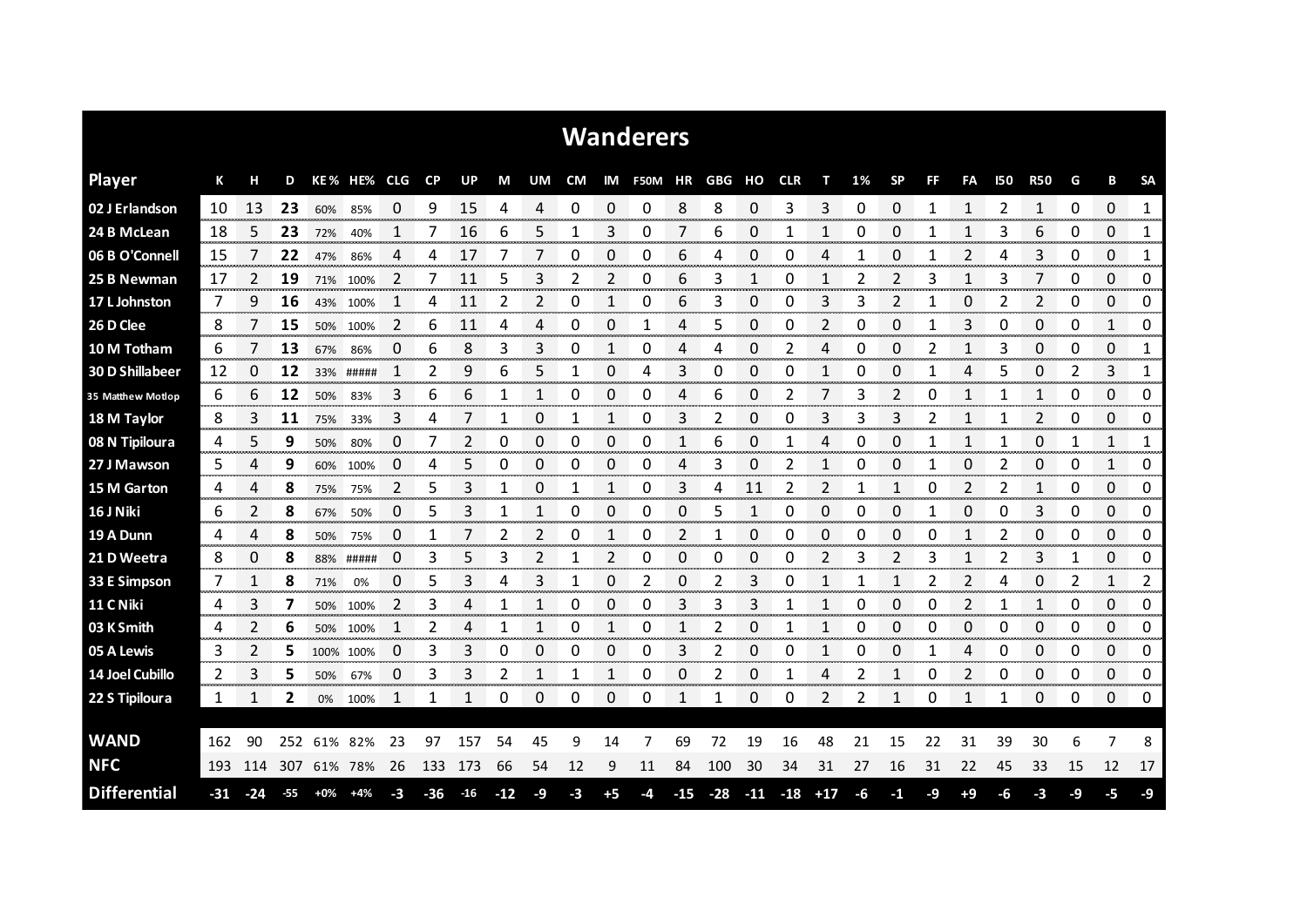|                        | <b>Score Sources</b> |             |  |  |  |  |  |  |  |  |
|------------------------|----------------------|-------------|--|--|--|--|--|--|--|--|
|                        | <b>NFC</b>           | <b>WAND</b> |  |  |  |  |  |  |  |  |
| <b>Turnover</b>        | 7.7.49               | 5.4.34      |  |  |  |  |  |  |  |  |
| <b>Stoppage</b>        | 8.4.52               | 0.3.3       |  |  |  |  |  |  |  |  |
| <b>Kick In</b>         | 0.1.1                | 1.0.6       |  |  |  |  |  |  |  |  |
| <b>TOTAL</b>           | 15.12.102            | 6.7.43      |  |  |  |  |  |  |  |  |
|                        | Defensive 50         |             |  |  |  |  |  |  |  |  |
| <b>Turnover</b>        | 0.1.1                | 0.0.0       |  |  |  |  |  |  |  |  |
| <b>Stoppage</b>        | 0.0.0                | 0.0.0       |  |  |  |  |  |  |  |  |
| Kick In                | 0.1.1                | 1.0.6       |  |  |  |  |  |  |  |  |
| <b>TOTAL</b>           | 0.2.2                | 1.0.6       |  |  |  |  |  |  |  |  |
|                        | <b>Midfield</b>      |             |  |  |  |  |  |  |  |  |
| <b>Turnover</b>        | 6.6.42               | 5.4.34      |  |  |  |  |  |  |  |  |
| <b>Centre Bounce</b>   | 4.2.26               | 0.2.2       |  |  |  |  |  |  |  |  |
| <b>B/ARC Stoppages</b> | 2.1.13               | 0.1.1       |  |  |  |  |  |  |  |  |
| <b>TOTAL</b>           | 12.9.81              | 5.7.37      |  |  |  |  |  |  |  |  |
|                        | Forward 50           |             |  |  |  |  |  |  |  |  |
| <b>Turnover</b>        | 1.0.6                | 0.0.0       |  |  |  |  |  |  |  |  |
| <b>Stoppage</b>        | 2.1.13               | 0.0.0       |  |  |  |  |  |  |  |  |
| <b>TOTAL</b>           | 3.1.19               | 0.0.0       |  |  |  |  |  |  |  |  |